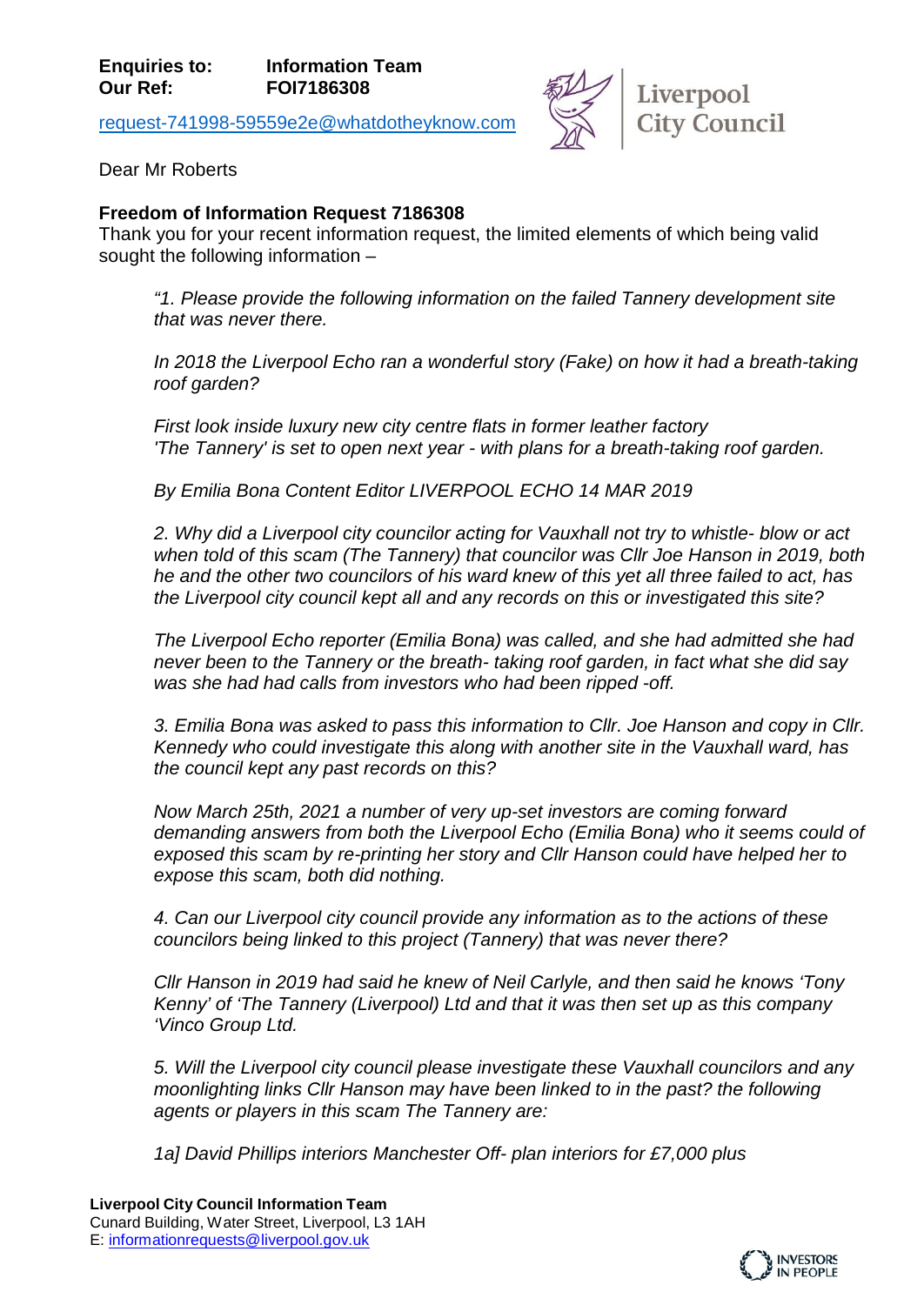*2b] Vino Group Ltd* 

*3c] Nova financial London the selling agents for the; Tannery' Liverpool.*

*4d] Excello Law Ltd the law company for the 'Tannery' and Vinco group* 

*5e] All church property lawyers were acting for the investors now designed to do a runner with the payments and shut down.*

*6. If any of these Vauxhall so called councilors are involved in this the council needs to expose this and pass to Mr. Max Caller to further investigate."*

## **Response**

Liverpool City Council would advise –

- 1. This is a statement, speculation and comment and therefore not a valid question.
- 2. That is a matter for the individual Elected Members and you would therefore be advised to contact them directly – it is a matter for them as to whether they respond. The remaining elements of this part of your request are statement and comment and therefore not a valid question.
- 3. That is a matter for the individual Elected Members and you would therefore be advised to contact them directly – it is a matter for them as to whether they respond. The remaining elements of this part of your request are statement and comment and therefore not a valid question.
- 4. No information of relevance is held by Liverpool City Council.
- 5. This element of your request is a statement. If you wish to raise a complaint against a Councillor please refer to the following weblink – [https://liverpool.gov.uk/contact](https://liverpool.gov.uk/contact-us/complaints-and-feedback/make-a-complaint-about-a-councillor/)[us/complaints-and-feedback/make-a-complaint-about-a-councillor/](https://liverpool.gov.uk/contact-us/complaints-and-feedback/make-a-complaint-about-a-councillor/) or if you wish to raise a whistleblowing concern, please refer to the following weblink – <https://liverpool.gov.uk/contact-us/complaints-and-feedback/whistleblowing/>
- 6. This element of your request is a statement.

In relation to the remaining elements of your request, to the extent that you comment relating to individual Councillors and third parties –

## **Warning - Submission of Information Requests with potentially Defamatory Content**

It is our assessment that the content of a number of the statements within your request are in whole or part potentially defamatory in nature, that these identify or refer to individuals and are being published by yourself through the use of a public website forum to third parties.

**Liverpool City Council Information Team** We would further advise you that the defamatory statements made by yourself either directly or through recognised aliases and contained within the information requests referenced above fall within the meaning of Article 14(1)(a) of the E-Commerce Directive (2000/31/EC). Under the law of England and Wales, a defamatory statement is one which